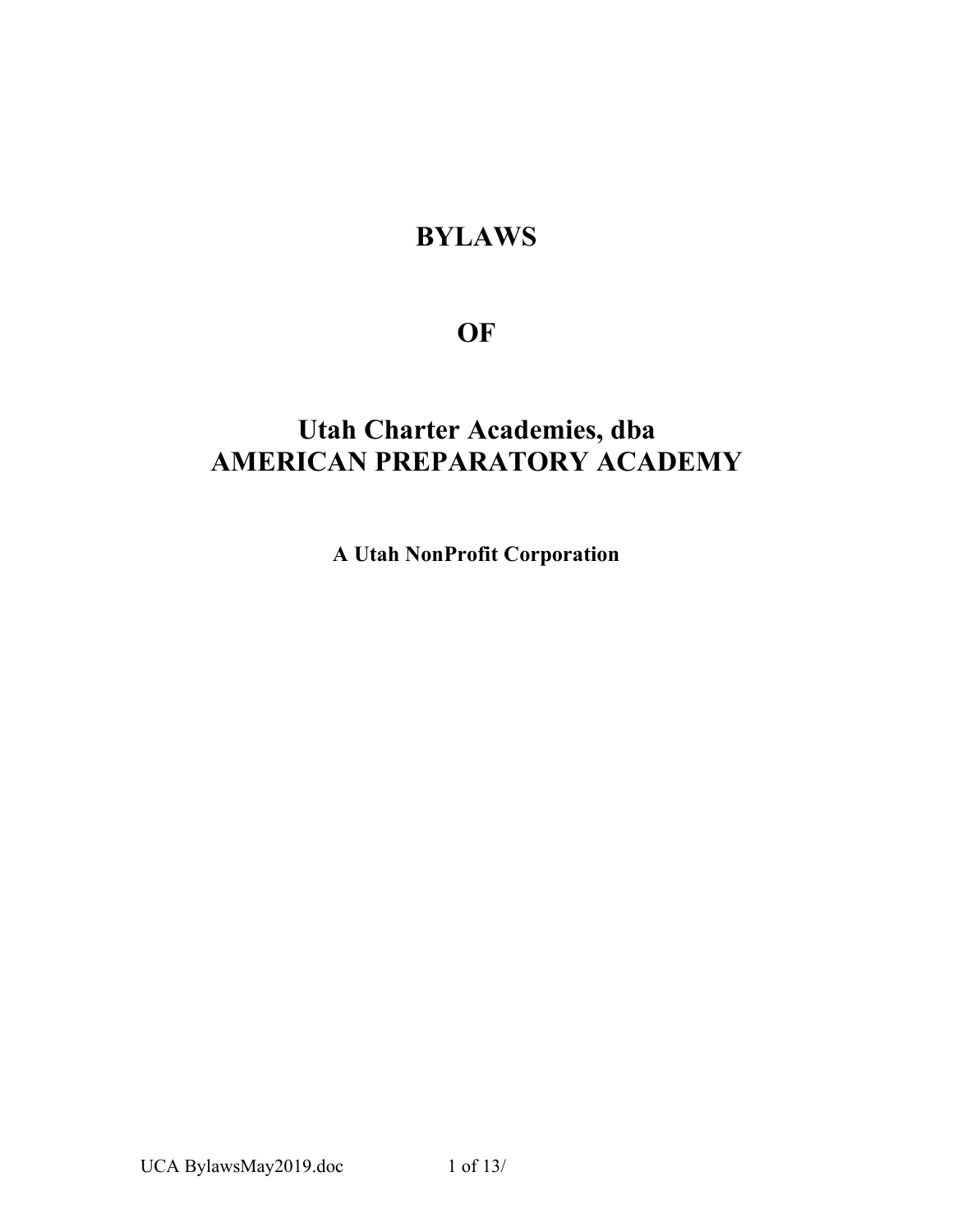## **ARTICLE I**

#### **OFFICES**

| Section 1.1 | <b>Business Offices</b>  |
|-------------|--------------------------|
| Section 1.2 | <b>Registered Office</b> |

#### **ARTICLE II**

#### **MEMBERS**

Section 2.1 No Members

## **ARTICLE III**

## **BOARD OF DIRECTORS**

- Section 3.1 General Powers
- Section 3.2 Number, Election, Tenure and Qualifications
- Section 3.3 Vacancies
- Section 3.4 Authority and Duties of Directors
- Section 3.5 Regular Meetings
- Section 3.6 Special Meetings
- Section 3.7 Notice
- Section 3.8 Quorum and Voting
- Section 3.9 Compensation
- Section 3.10 Committees

## **ARTICLE IV**

## **OFFICERS AND AGENTS**

- Section 4.1 Number and Qualifications
- Section 4.2 Election and Term of Office
- Section 4.3 Compensation
- Section 4.4 Removal
- Section 4.5 Vacancies
- Section 4.6 Authority and Duties of Chair
- Section 4.7 Surety Bonds

## **ARTICLE V**

## **STANDARDS OF CONDUCT FOR OFFICERS AND DIRECTORS**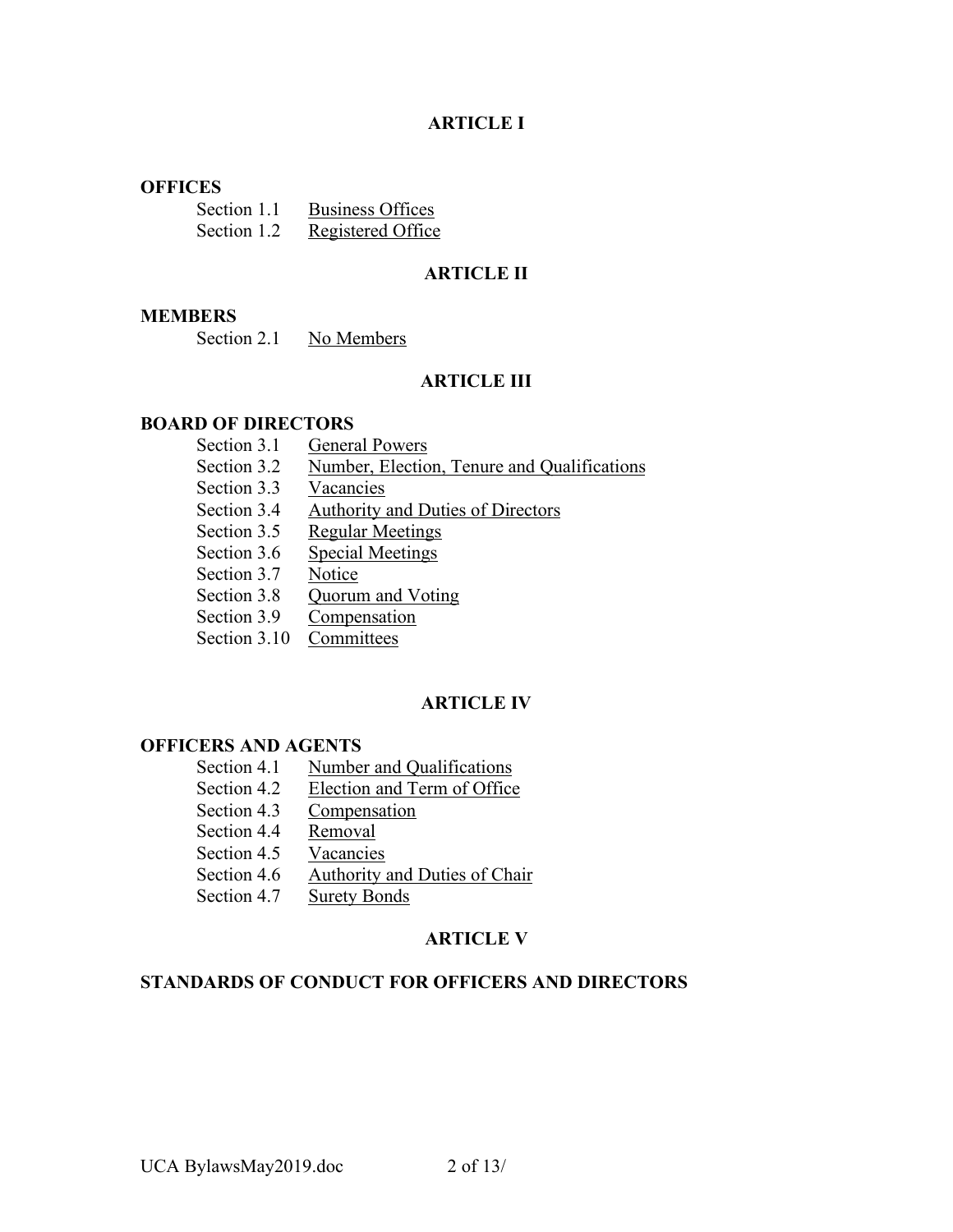## **ARTICLE VI**

## **DIRECTORS' CONFLICTING INTEREST TRANSACTIONS**

- Section 6.1 Conflicting Interest Transactions
- Section 6.2 Prohibition Against Loans to Directors or Officers
- Section 6.3 Voidability of Conflicting Interest Transactions
- Section 6.4 Approval of Conflicting Interest Transactions
- Section 6.5 Party Related to Director

## **ARTICLE VII**

#### **INDEMNIFICATION**

- Section 7.1 Indemnification
- Section 7.2 Limitation

## **ARTICLE VIII**

#### **LIMITATION ON LIABILTY**

Section 8.1 Limitation on Liability

## **ARTICLE VIIII**

#### **MISCELLANEOUS**

- Section 9.1 Books and Records
- Section 9.2 Fiscal Year
- Section 9.3 Conveyances and Encumbrances
- Section 9.4 Designated Contributions
- Section 9.5 Amendments
- Section 9.6 Severability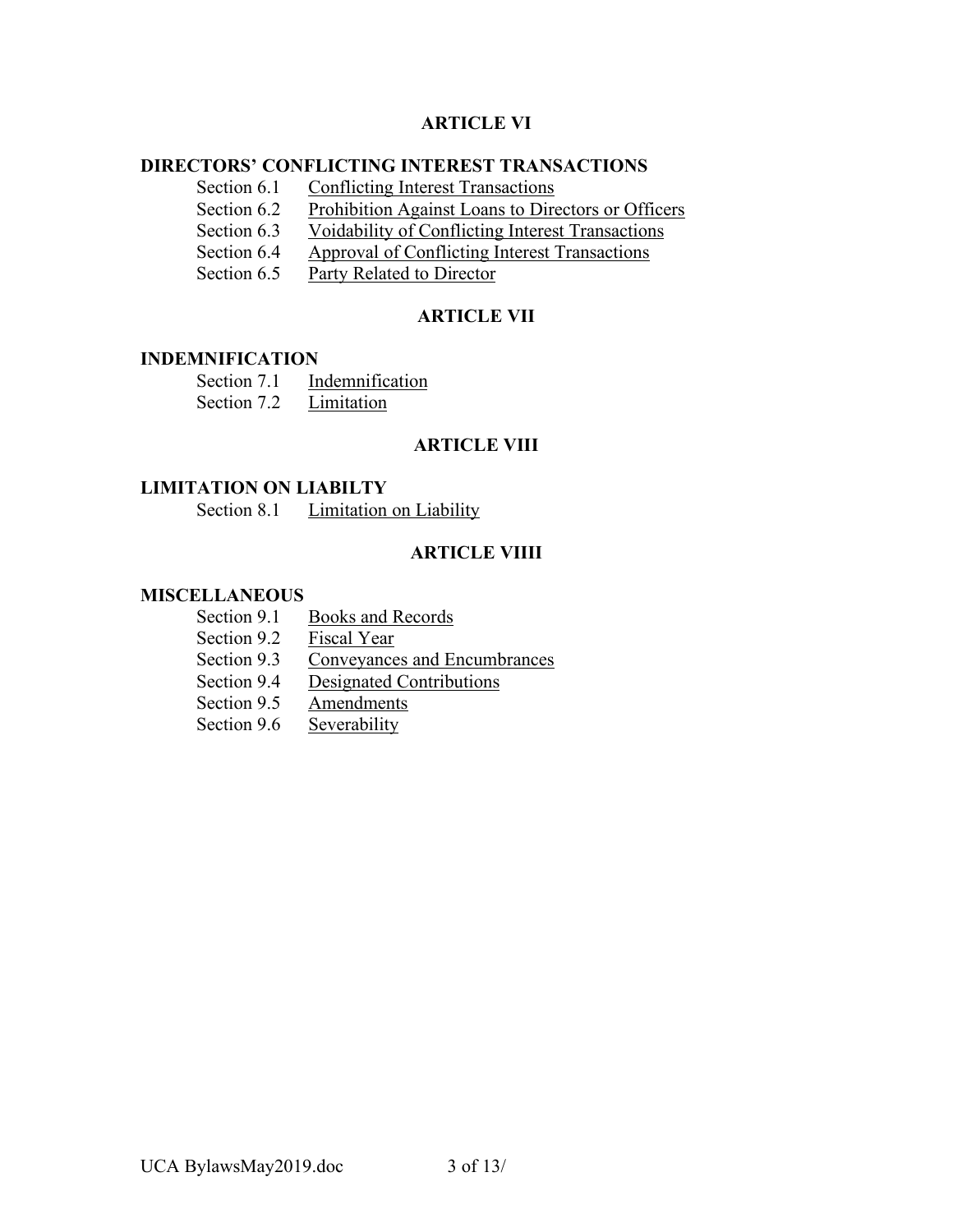## **BYLAWS**

## **OF**

## **Utah Charter Academies, dba American Preparatory Academy**

## **ARTICLE I**

## **OFFICES**

Section 1.1 Business Offices. The principal office of Utah Charter Academies, dba American Preparatory Academy will be at the physical location of the school, 12892 South Pony Express Road, Draper, Utah. The Corporation may have such other offices within Utah, as the governing Board of Directors may designate or as the affairs of the Corporation may require from time to time.

Section 1.2 Registered Office. The registered office of the Corporation required by the Utah Revised Nonprofit Corporation Act ("Act") may, but need not, be the same as the Corporation's principal business office in Utah. The initial registered office is the office of record referenced above, but is subject to change from time to time by the governing Board of Directors (sometimes referred to herein as, the "Board of Directors"), by the officers of the Corporation, or as otherwise provided by the Act.

## **ARTICLE II**

## **MEMBERS**

Section 2.1 No Members. The Corporation shall have no members. The membership provisions of these bylaws may be altered from time to time in accordance with the Act, the Corporation's Articles of Incorporation, and these bylaws, to provide for the classification, qualifications, privileges and appointment of members as may be determined by the governing Board of Directors.

## **ARTICLE III**

## **BOARD OF DIRECTORS**

Section 3.1 General Powers. The business and affairs of the Corporation shall be managed by its governing Board of Directors, except as otherwise provided in the Act, the Articles of Incorporation, or these bylaws.

Section 3.2 Number, Election, Tenure and Qualifications.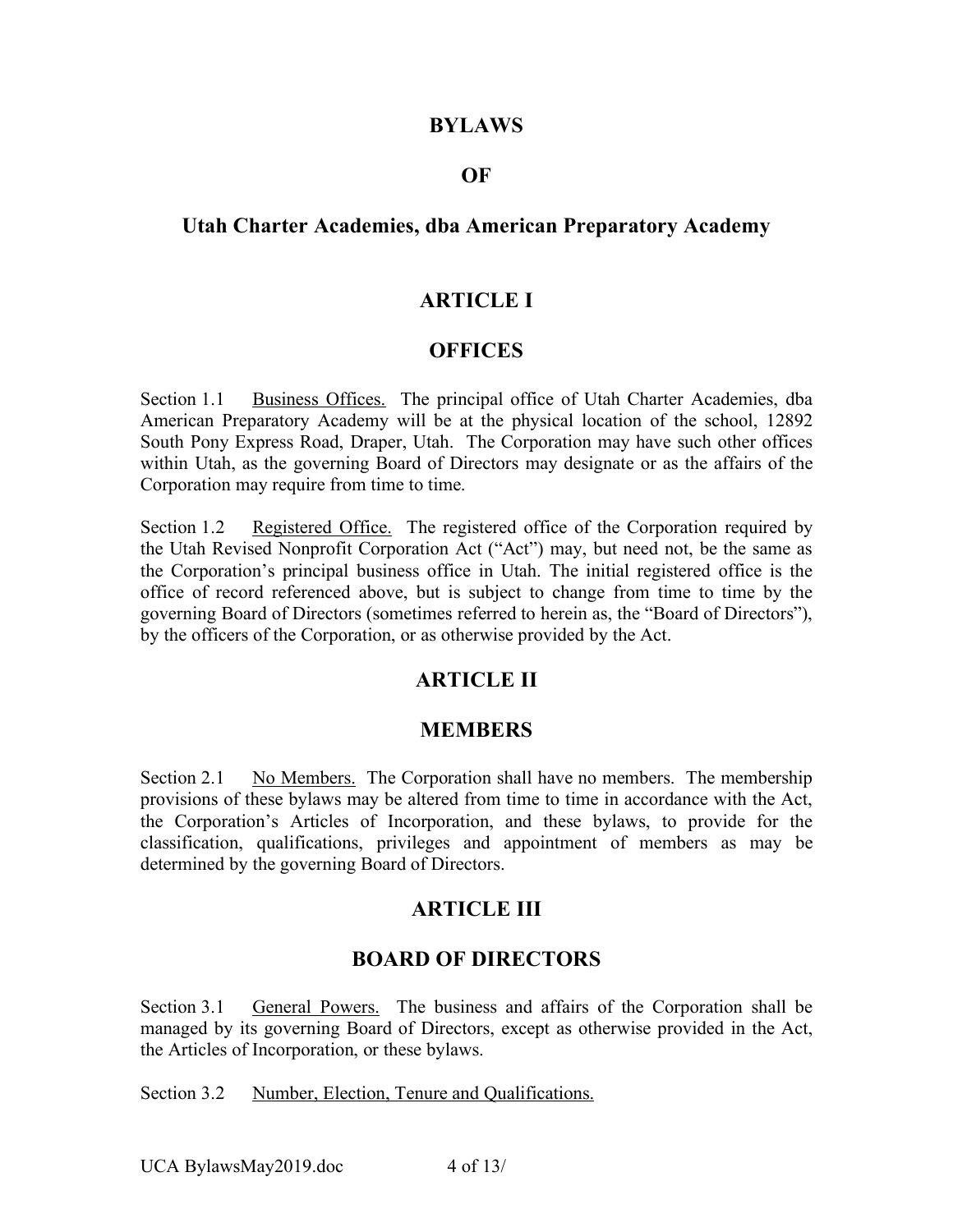(a) The number of directors of the Corporation may be a maximum of seven (7) voting members, but shall not be less than three (3).

(b) Each director shall serve until their resignation, removal or earlier death.

(c) Any director may be removed at any time upon majority vote of the Board of Directors.

Section 3.3 Vacancies. Any director may resign at any time by giving written notice to the Chair of the Board of Directors, or to the Secretary of the Corporation. Such resignation shall take effect at the time specified therein, and unless otherwise specified therein, the acceptance of such resignation shall not be necessary to make it effective.

The Board of Directors may or may not elect to fill Board of Directors vacancies above the minimum number of three (3) directors. If the Board of Directors elects to fill Board of Directors vacancies, they will solicit applications from persons willing to fill a Board of Directors vacancy. The Board of Directors will set timelines for such solicitation and review of applications. Upon consideration of applications, the Board of Directors may appoint additional directors. Any vacancy occurring in the Board of Directors may be filled by the affirmative vote of a majority of the remaining directors though that number of directors may constitute less than a quorum. The Board of Directors shall elect a Chair and a Vice-Chair from the board membership and may appoint a Secretary, however the Secretary need not be a voting member of the Board of Directors.

One director shall be a parent elected by the parent population of the school. This shall be the case as long as it is required by Utah State statute.

Section 3.4 Authority and Duties of Directors. The directors of the Corporation shall have the authority and shall exercise the powers and perform the duties specified below and as may be additionally specified by the Chair of the Board of Directors, the Board of Directors or these bylaws, except that in any event each officer shall exercise such powers and perform such duties as may be required by law.

(a) *Chair of the Board of Directors*. The Chair of the Board of Directors is the Chief Administrative Officer and shall (i) preside, when present, at all meetings of the Board of Directors; (ii) see that all orders and resolutions of the Board of Directors are carried into effect; and (iii) perform all other duties incident to the office of Chair of the Board of Directors and as from time to time may be assigned to the Chair of the Board of Directors.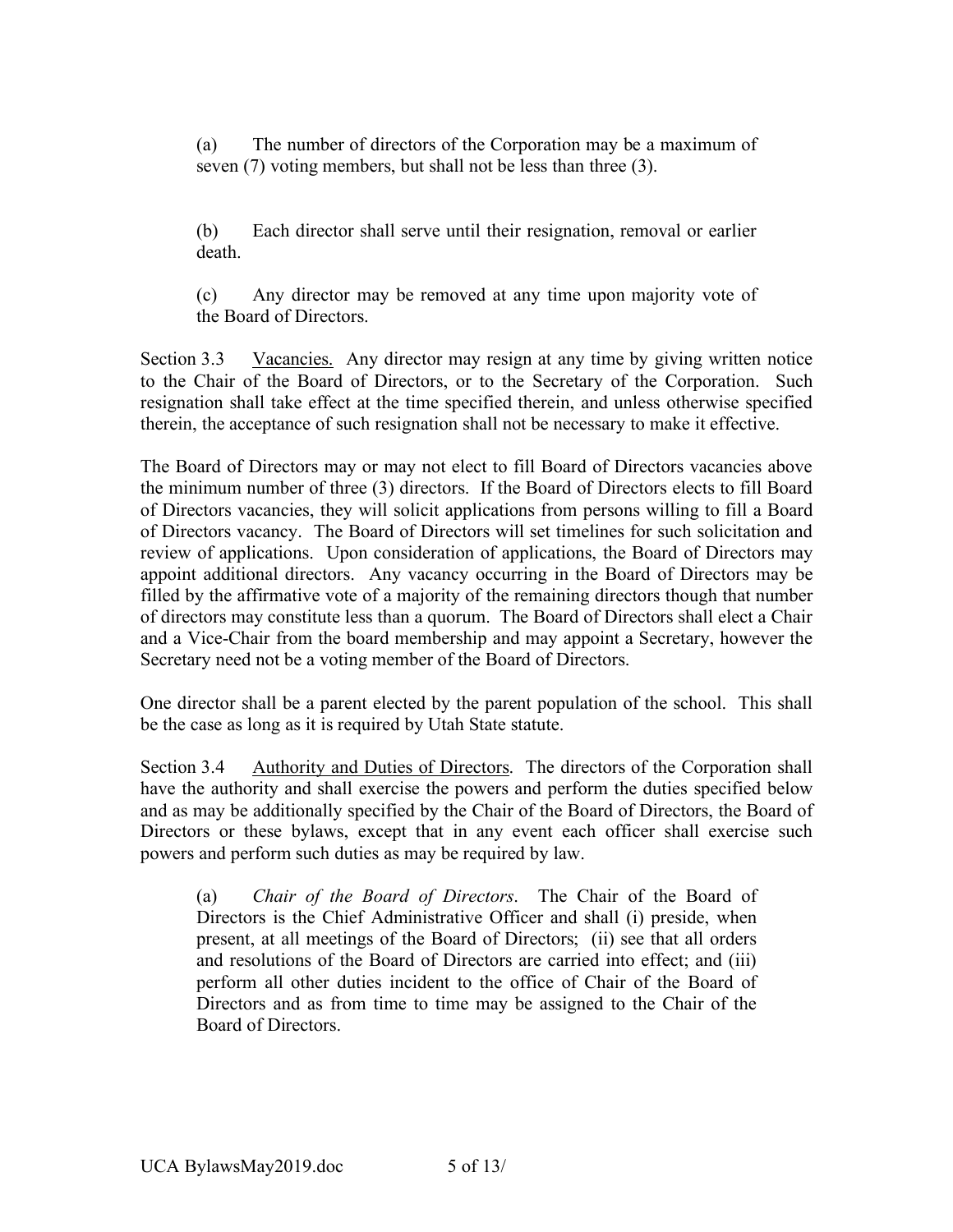(b) *Vice Chair*. The Vice Chair of the Board of Directors shall (i) in the absence of the Chair of the Board of Directors, preside at all meetings of the Board of Directors; (ii) perform all other duties incident to the office of Vice Chair as from time to time may be assigned to the Vice Chair by the Board of Directors.

Section 3.5 Regular Meetings. During the start-up phase of operation, defined as that period of time commencing with the granting of a charter until the first day of school, regular meetings of the Board of Directors shall be held at such times and places as may be determined by the Chair of the Board of Directors.

After commencement of the first day of school, regular meetings of the Board of Directors will be held at least quarterly, or as required by Utah law, as scheduled by the Chair of the Board of Directors.

Section 3.6 Special Meetings. Special meetings of the Board of Directors may be called by or at the request of the Chair of the Board of Directors or a majority of the directors. The person or persons authorized to call special meetings of the Board of Directors may fix any place as the place for holding any special meeting of the Board of Directors called by them.

Section 3.7 Notice. Notice of each meeting of the Board of Directors stating the place, day and time of the meeting shall be given to each director by written notice by personal delivery, first-class mail, or email at least two (2) days prior thereto (and the method need not be the same as to each director). Notice of each meeting shall be publicly made by posting the place, day and time of the meeting twenty-four hours in advance at the school. Additional public notice shall also be made if required by Utah law.

Section 3.8 Ouorum and Voting. A majority of the Board of Directors shall constitute a quorum for the transaction of business at any meeting of the Board of Directors; but if less than a majority of the directors are present at said meeting, a majority of the directors present may adjourn the meeting from time to time without further notice. No director may vote or act by proxy at any meeting of directors.

Section 3.9 Compensation. The Board of Directors may adopt and amend Board compensation schedules, including but not limited to necessary expenses.

Directors as such shall not receive compensation for their services.

Section 3.10 Committees. The Board of Directors may appoint from its members chairpersons who will organize, direct and supervise volunteers comprising committees whose purpose is to advance the work of the Corporation. Numbers and types of committees shall be determined by the Board of Directors.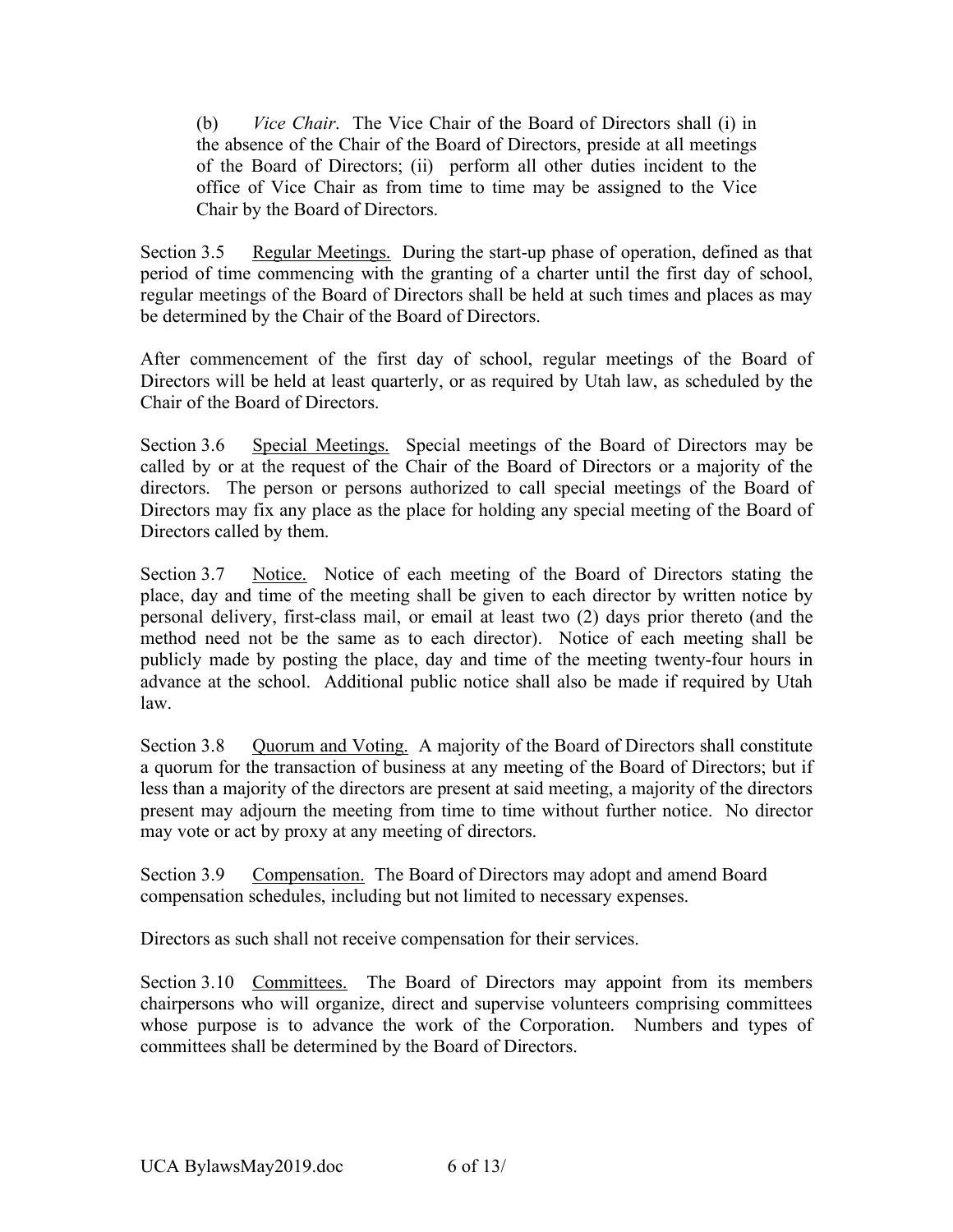## **ARTICLE IV**

## **OFFICERS AND AGENTS**

Section 4.1 Number and Qualifications. The Board of Directors may elect to conduct the business of the Corporation by hiring officers or by contracting with an education management corporation which will provide services that will oversee the business of the Corporation, including the duties of the Corporate officers.

Section 4.2 Term of Office. If the Corporation elects to hire officers, the officers of the Corporation shall serve at the pleasure of the Board of Directors.

Section 4.3 Compensation. If the Corporation elects to hire officers, the compensation of the officers, shall be as fixed from time to time by the Board of Directors. However, during any period in which the Corporation is a private foundation as described in section 509 (a) of the Internal Revenue Code, no payment of compensation (or payment or reimbursement of expenses) shall be made in any manner so as to result in the imposition of any liability under section 4941 of the Internal Revenue Code.

Section 4.4 Removal. Any officer appointed by the Board of Directors may be removed by the Board of Directors at any time with or without cause, but such removal shall be without prejudice to the contract rights, if any, of the officer so removed.

Section 4.5 Vacancies. Any officer may resign at any time, subject to any rights or obligations under any existing contracts between the officer and the Corporation, by giving written notice to the Chair or Secretary of the Board of Directors. An officer's resignation shall take effect at the time specified in such notice, and unless otherwise specified therein, the acceptance of such resignation shall not be necessary to make it effective.

Section 4.6 Authority and Duties of Officers. The officers of the Corporation shall have the authority and shall exercise the powers and perform the duties specified by the Chair of the Board of Directors, the Board of Directors or these bylaws, except that in any event each officer shall exercise such powers and perform such duties as may be required by law.

(a) *School Director.*. School Director shall, subject to the supervision of the Chair of the Board of Directors and the Board of Directors, (i) have general responsibility for all day-to-day operations of the Corporation; (ii) propose, prepare and present to the Board of Directors specific programs and activities that will further the Corporation's purposes; (iii) direct and supervise the implementation of the programs and activities approved by the Board of Directors and see that all orders and resolutions of the Board of Directors are carried into effect; and (iv) perform all other duties incident to the office of School Director and as from time to time may be assigned to the School Director by the Board of Directors.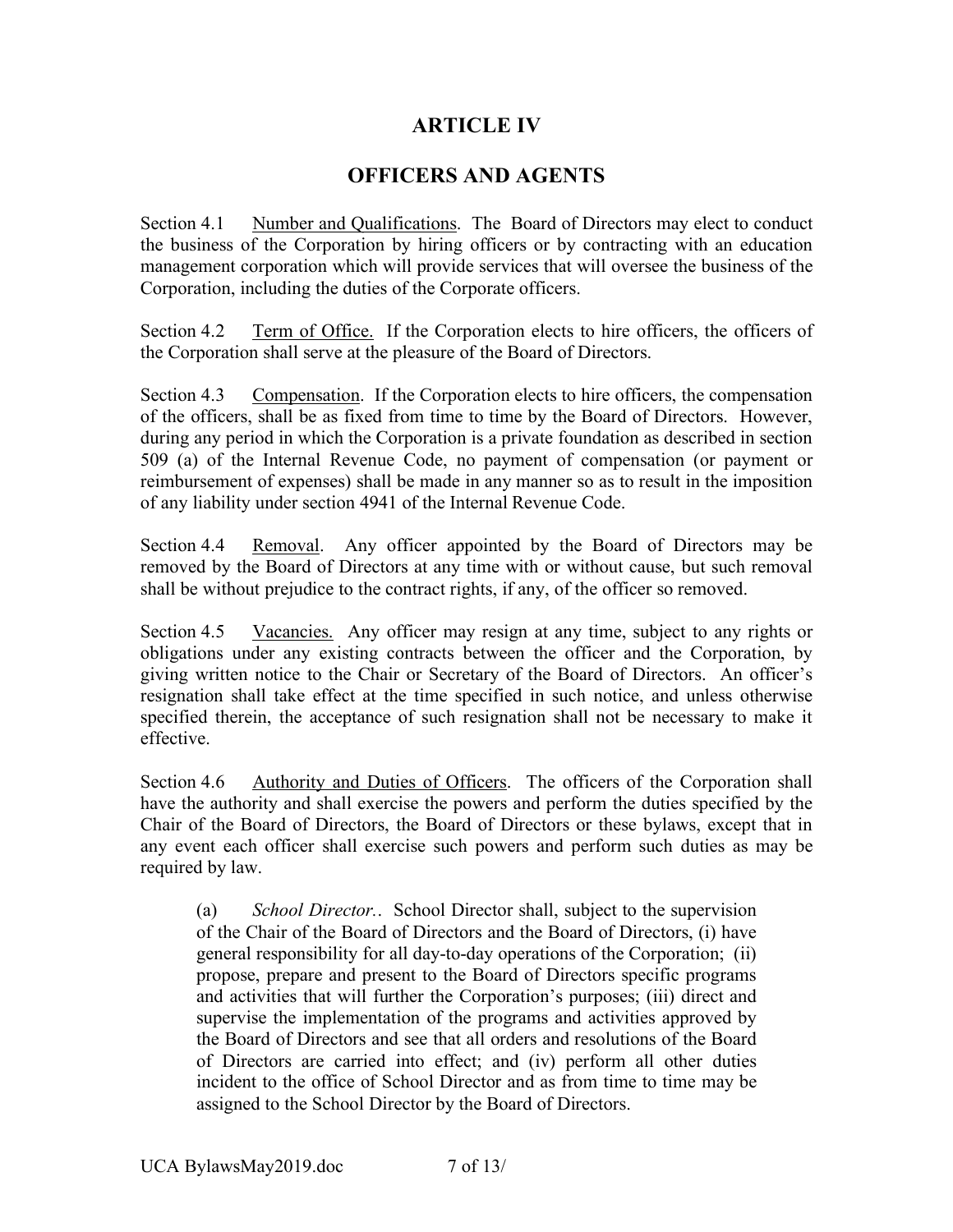(b) *Assistant School Director/Business Manager/Secretary/Treasurer.*. The Assistant School Director/Business Manager shall (i) perform all duties incident to the office of Assistant School Director/Business Manager as from time to time may be assigned to the Assistant School Director/Business Manager by the Board of Directors or the School Director (ii) as Treasurer, if required by the Board of Directors, shall give a bond to the faithful discharge of his duties in such sum and with each surety or sureties as the Board of Directors shall determine. He shall have charge and custody of and be responsible for all funds and securities of the Corporation, receive and give receipts for monies due and payable to the Corporation from any source whatsoever, and deposit such all monies in the name of the Corporation in such banks, trust companies or other depositories as shall be selected by the Board of Directors; and in general perform all the duties incident to the office of Treasurer and such other duties as from time to time may be assigned him by the Board of Directors, and (iii) as Secretary, shall: keep the minutes of the meetings of the Board of Directors and any committees of the Board of Directors; see that all notices are duly given in accordance with the provisions of these bylaws or as required by law; be custodian of the corporate records and of the seal of the Corporation; and in general, perform all duties incident to the office of Secretary and such other duties as from time to time may be assigned by the Chair of the Board of Directors, the School Director, or the Board of Directors. Assistant Secretaries, if any, shall have the same duties and powers, subject to supervision by the Assistant School Director/Business Manager. In the absence of an appointed Secretary, the Chief Administrative Officer/President or other Board of Directors member may perform or assign the duties described above.

Section 4.7 Surety Bonds. The Board of Directors may require any officer or agent of the Corporation to execute to the Corporation a bond in such sums and with such sureties as shall be satisfactory to the Board of Directors, conditioned upon the faithful performance of such person's duties and for the restoration to the Corporation of all books, papers, vouchers, money and other property of whatever kind in such person's possession or under such person's control belonging to the Corporation.

## **ARTICLE V**

## **STANDARDS OF CONDUCT FOR OFFICERS AND DIRECTORS**

Each director and officer with discretionary authority shall discharge his or her duties in good faith, with the care an ordinarily prudent person in a like position would exercise under similar circumstances, and in a manner the director or officer reasonably believes to be in the best interests of the corporation. In discharging duties, a director or officer is entitled to rely on information, opinions, reports, or statements, including financial statements and other financial data, if prepared or presented by: (i) one (1) or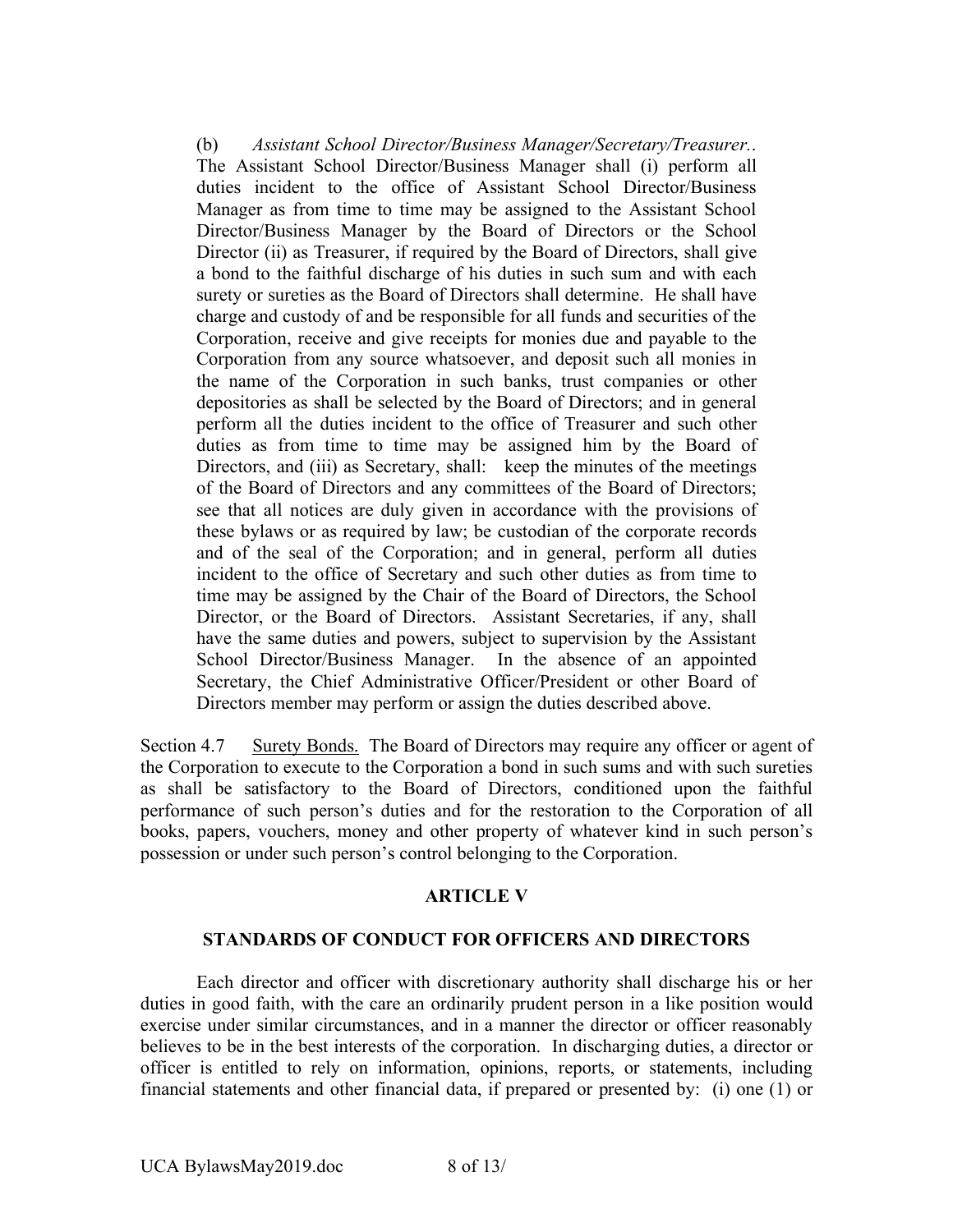more officers or employees of the corporation whom the director or officer reasonably believes to be reliable and competent in the matters presented; (ii) legal counsel, a public accountant, or another person as to matters the director or officer reasonably believes are within such person's professional or expert competence; or (iii) in the case of a director, a committee of the Board of Directors of which the director is not a member if the director reasonably believes the committee merits confidence.

A director or officer is not acting in good faith if he or she has knowledge concerning the matter in question that makes reliance otherwise permitted by the above unwarranted. A director or officer is not liable as such to the corporation for any action taken or omitted to be taken as a director or officer, as the case may be, if, in connection with such action or omission, the director or officer performed the duties of the position in compliance with this Article V.

## **ARTICLE VI**

## **DIRECTORS' CONFLICTING INTEREST TRANSACTIONS**

Section 6.1 Conflicting Interest Transactions**.** As used in this Article, "conflicting interest transaction" means: a contract, transaction, or other financial relationship between the Corporation and a director of the Corporation, or between the Corporation and a party related to a director, or between the Corporation and an entity in which a director of the Corporation is a director or officer or has a financial interest.

Section 6.2 Prohibition Against Loans to Directors or Officers**.** No loans shall be made by the Corporation to its directors or officers. Any director or officer who assents to or participates in the making of any such loan shall be liable to the Corporation for the amount of such loan until the repayment thereof.

Section 6.3 Voidability of Conflicting Interest Transactions**.** No conflicting interest transaction shall be void or voidable or be enjoined, set aside, or give rise to an award of damages or other sanctions in a proceeding by or in the right of the Corporation, solely because the conflicting interest transaction involves a director of the Corporation or a party related to a director or an entity in which a director of the Corporation is a director or officer or has a financial interest or solely because the director is present at or participates in the meeting of the Corporation's Board of Directors or of the committee of the Board of Directors that authorizes, approves, or ratifies the conflicting interest transaction or solely because the director's vote is counted for such purpose if: (a) the material facts as to the director's relationship or interest and as to the conflicting interest transaction are disclosed or are known to the Board of Directors or the committee, and the Board of Directors or committee in good faith authorizes, approves, or ratifies the conflicting interest transaction by the affirmative vote of a majority of the disinterested directors, even though the disinterested directors are less than a quorum; or (b) the conflicting interest transaction is fair as to the Corporation.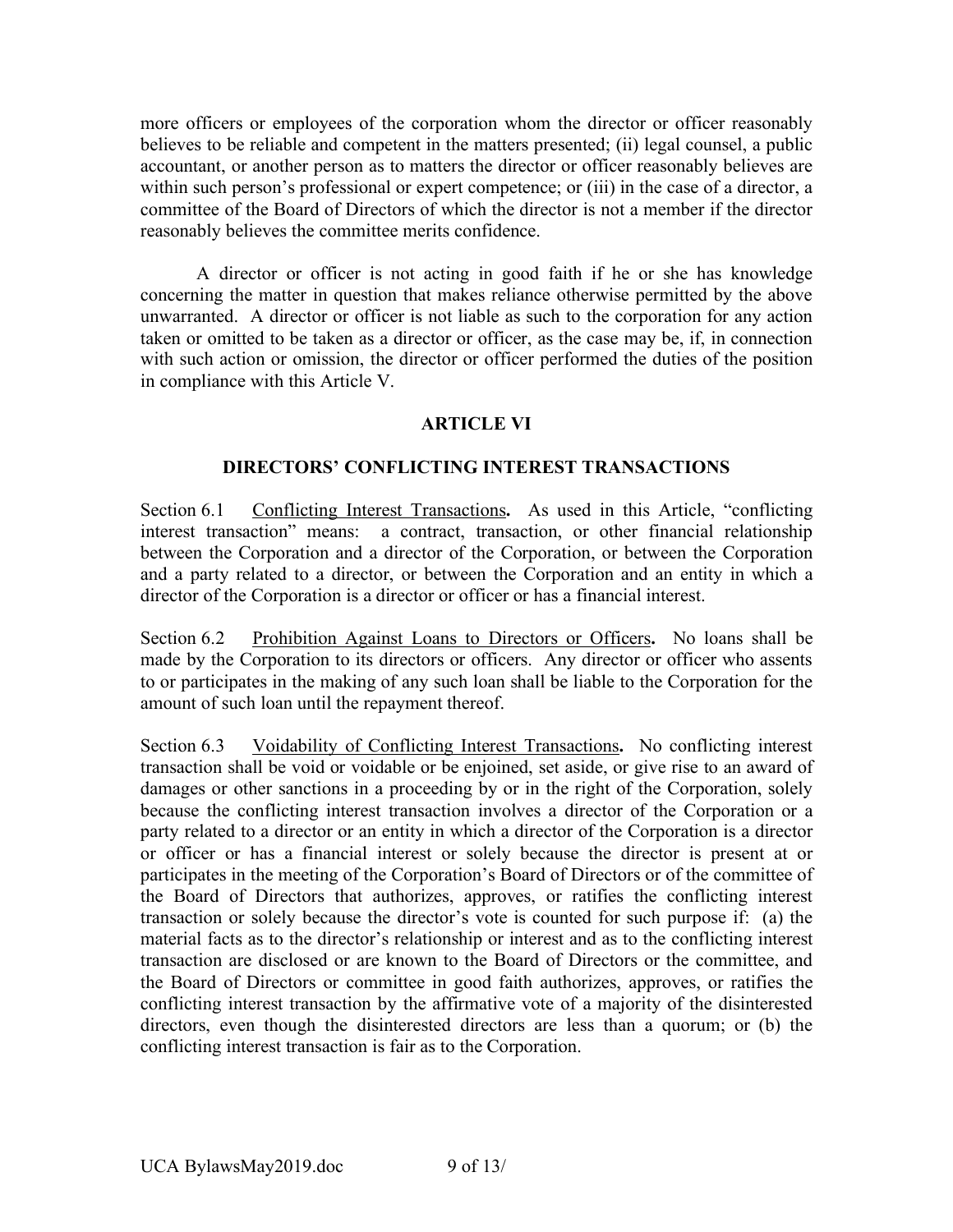Section 6.4 Approval of Conflicting Interest Transactions**.** Common or interested directors may be counted in determining the presence of a quorum at a meeting of the Board of Directors or of a committee which authorizes, approves, or ratifies the conflicting interest transaction.

Section 6.5 Party Related to Director. For purposes of this Article VI, a "party related to a director" shall mean a spouse, a descendent, an ancestor, a sibling, the spouse or descendent of a sibling, an estate or trust in which the director or a party related to a director has a beneficial interest, or an entity in which a party related to a director is a director, officer, or has a financial interest.

## **ARTICLE VII**

## **INDEMNIFICATION**

Section 7.1 Indemnification. To the extent permitted or required by the act (as defined below) and any other applicable law, if any director or officer (as defined below) of the Corporation is made a party to or is involved in (for example as a witness) any proceeding (as defined below) because such person is or was a director or officer of the Corporation, the Corporation (i) shall indemnify such person from and against any judgments, penalties, fines (including but not limited to ERISA excise taxes), amounts paid in settlement and reasonable expenses (including but not limited to expenses of investigation and preparation, and fees and disbursements of counsel, accountants or other experts) incurred by such person in such proceeding, and (ii) shall advance to such person expenses incurred in such proceeding.

The Corporation may in its discretion (but is not obligated in any way) to indemnify and advance expenses to an employee or agent of the Corporation to the same extent as to a director or officer.

The foregoing provisions for indemnification and advancement of expenses are not exclusive, and the Corporation may at its discretion provide for indemnification or advancement of expenses in a resolution of its directors, in a contract or in its articles of incorporation.

Any repeal or modification of the foregoing provisions of this article for indemnification or advancement of expenses shall not affect adversely any right or protection stated in such provisions with respect to any act or omission occurring prior to the time of such repeal or modification. If any provision of this article or any part thereof shall be held to be prohibited by or invalid under applicable law, such provision or part thereof shall be deemed amended to accomplish the objectives of the provision or part thereof as originally written to the fullest extent permitted by law, and all other provisions or parts shall remain in full force and effect.

As used in this Article VII, the following terms have the following meanings: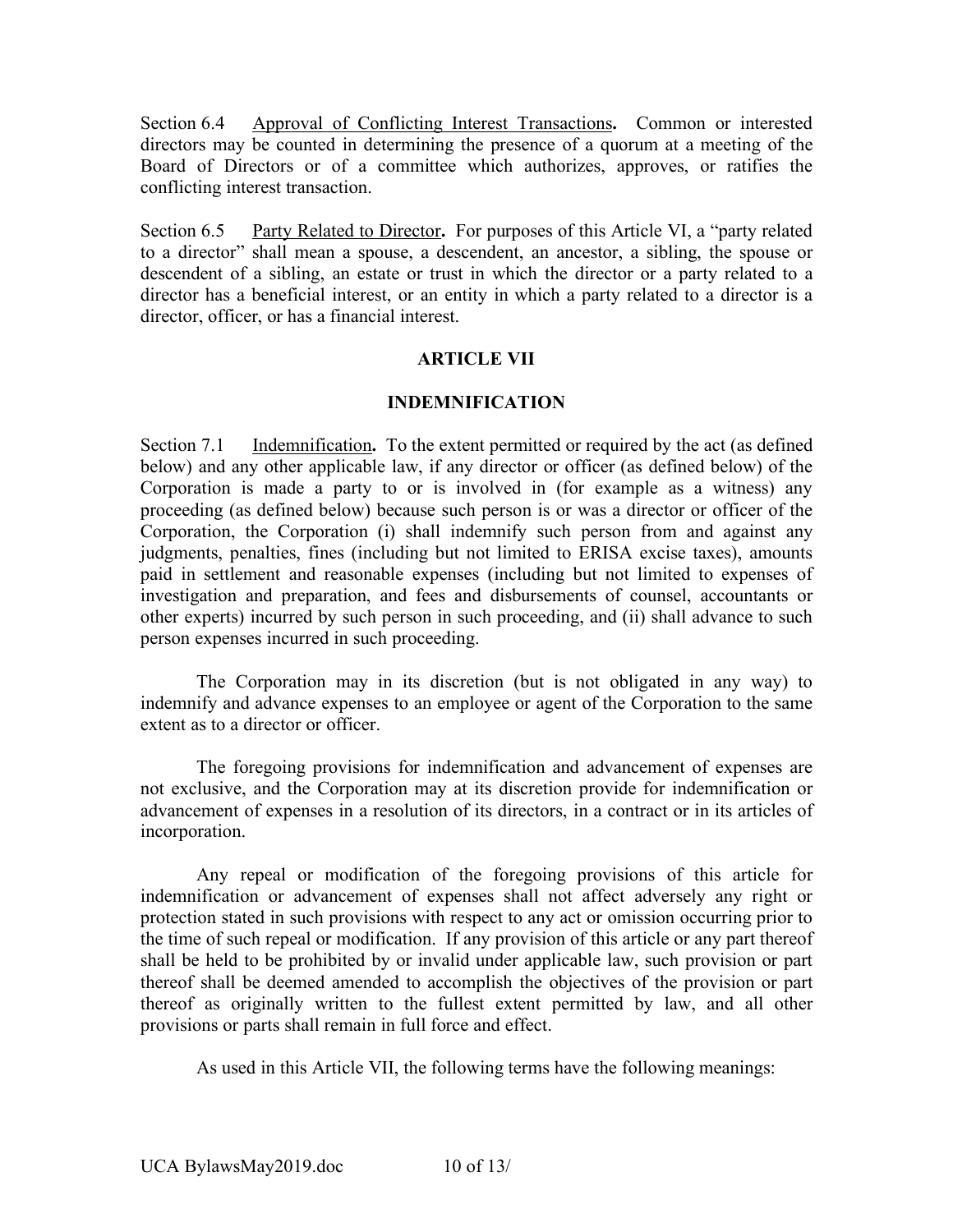(a) *Act.* The term "act" means the Utah Revised Nonprofit Corporation Act as it exists on the date this article is adopted, and as the Utah Revised Nonprofit Corporation Act may be thereafter amended from time to time. In the case of any amendment of the Utah Revised Nonprofit Corporation Act after the date of adoption of this article, when used with reference to an act or omission occurring prior to effectiveness of such amendment, the term "act" shall include such amendment only to the extent that the amendment permits a Corporation to provide broader indemnification rights than the Utah Revised Nonprofit Corporation Act permitted prior to the amendment.

(b) *Director or Officer.* The term "director" or "officer" means (i) a director or officer of the Corporation and (ii) while an individual is a director or officer of the Corporation, the individual's serving at the Corporation's request as a director, officer, partner, member, manager, trustee, employee, fiduciary, or agent of another domestic or foreign Corporation, nonprofit Corporation, or other person or of an employee benefit plan, and (iii) any other position (not with the Corporation itself) in which a director or officer of the Corporation is serving at the request of the Corporation and for which indemnification by the Corporation is permitted by the act.

(c) *Proceeding.* The term "proceeding" means any threatened, pending or completed action, suit, or proceeding whether civil, criminal, administrative or investigative, and whether formal or informal.

(d) *Code.* The term "Code" means the Internal Revenue Code of 1986, as amended from time to time.

Section 7.2 Limitation**.** Notwithstanding any other provision of this Article VII, during any period that the Corporation is a "private foundation" within the meaning of section 509 of the Code, or any corresponding provision of any future United States tax law, the Corporation shall not indemnify any person from or against or advance to any person the cost of, such expenses, judgments, fines, or amounts paid or necessarily incurred, nor shall the Corporation purchase or maintain such insurance, to the extent that any such indemnification, purchase, or maintenance would be determined to be an act of self-dealing within the meaning of section 4941 of the Code, to be a taxable expenditure within the meaning of section 4945 of the Code, or to be otherwise prohibited under the Code, unless and to the extent (i) a court orders such indemnification, or (ii) the purchase or maintenance of such insurance can be treated as reasonable compensation to such person.

## **ARTICLE VIII**

## **LIMITATION ON LIABILITY**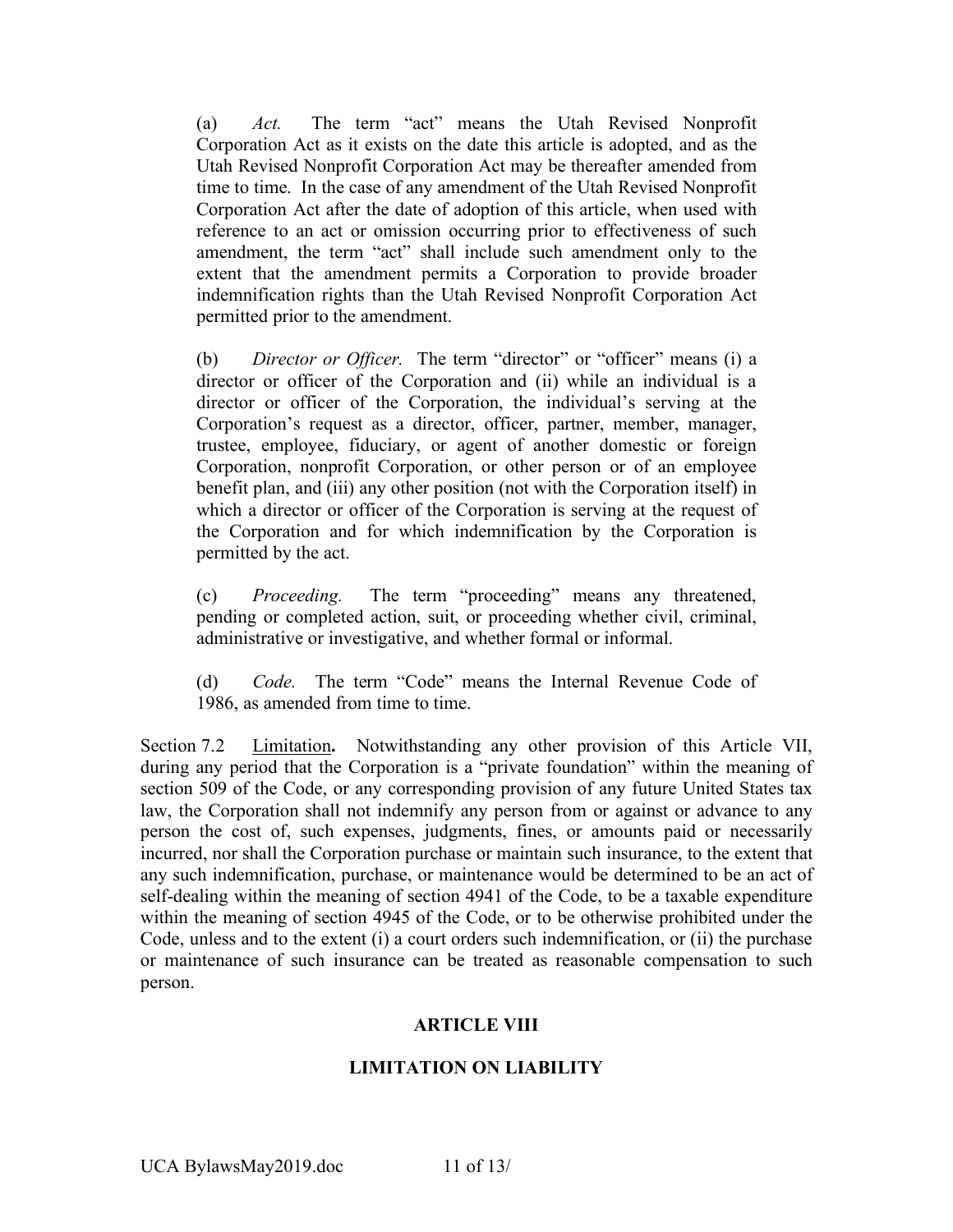Section 8.1 Limitation on Liability. No director or officer of this Corporation shall be personally liable to the Corporation for civil claims arising from acts or omissions made in the performance of such person's duties as a director or officer, unless the acts or omissions are the result of such person's intentional misconduct.

## **ARTICLE VIIII**

## **MISCELLANEOUS**

Section 9.1 Books and Records. The Corporation shall keep correct and complete books and records of accounts and shall also keep minutes of the proceedings of its Board of Directors and committees having any of the authority of the Board of Directors, and shall keep at its registered or principal office a record giving the names and addresses of the directors. All books and records of the Corporation may be inspected by any director or such director's authorized agent or attorney for any proper purpose at any reasonable time.

Section 9.2 Fiscal Year. The fiscal year of the Corporation shall be as established by the Board of Directors.

Section 9.3 Conveyances and Encumbrances. Property of the Corporation may be assigned, conveyed or encumbered by such officers of the Corporation as may be authorized to do so by the Board of Directors, and such authorized persons shall have power to execute and deliver any and all instruments of assignment, conveyance and encumbrance; however, the sale, exchange, lease or other disposition of all or substantially all of the property and assets of the Corporation shall be authorized only in the manner prescribed by applicable statute.

Section 9.4 Designated Contributions. The Corporation may accept any designated contribution, grant, bequest or devise consistent with its general charitable and taxexempt purposes, as set forth in the Articles of Incorporation. As so limited, donordesignated contribution will be accepted for special funds, purposes or uses, and such designations will generally be honored, and will always be honored with regard to constraints made upon such donations received as grants and as proscribed by the grant contributor. The Corporation shall reserve all right, title and interest in and to and control of such contributions, as well as full discretion as to the ultimate expenditure or distribution thereof, in accordance with designated constraints. Further, the Corporation shall acquire and retain sufficient control over all donated funds (including designated contributions) to assure that such funds will be used to carry out the Corporation's taxexempt purposes.

Section 9.5 Amendments. The Articles of Incorporation of the Corporation and these Bylaws may be amended, repealed, altered, or new Bylaws adopted in whole or in part at any time by the affirmative vote of a majority of the members of the Board of Directors in office at the time of the vote.